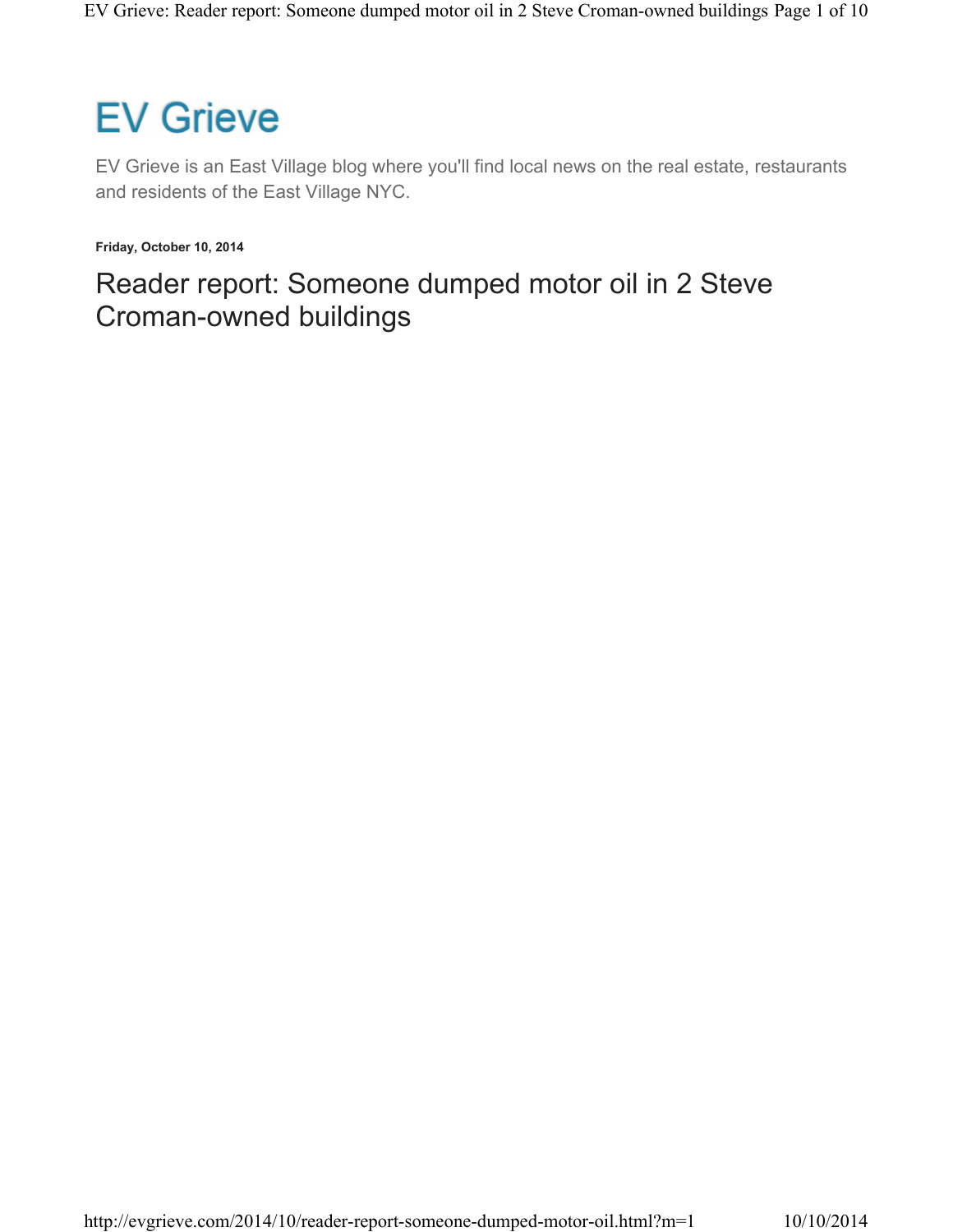

On Wednesday night between 8-8:30, someone entered 521 E. Fifth St. and made an awful mess with a canister of motor oil.

"They spashed the oil on doors, walls and mailboxes on the ground and first floors," according to an EVG reader in the building between Avenue A and Avenue B. "It was frightening actually, not to mention that the smell is horrible."

The NYPD did interview tenants.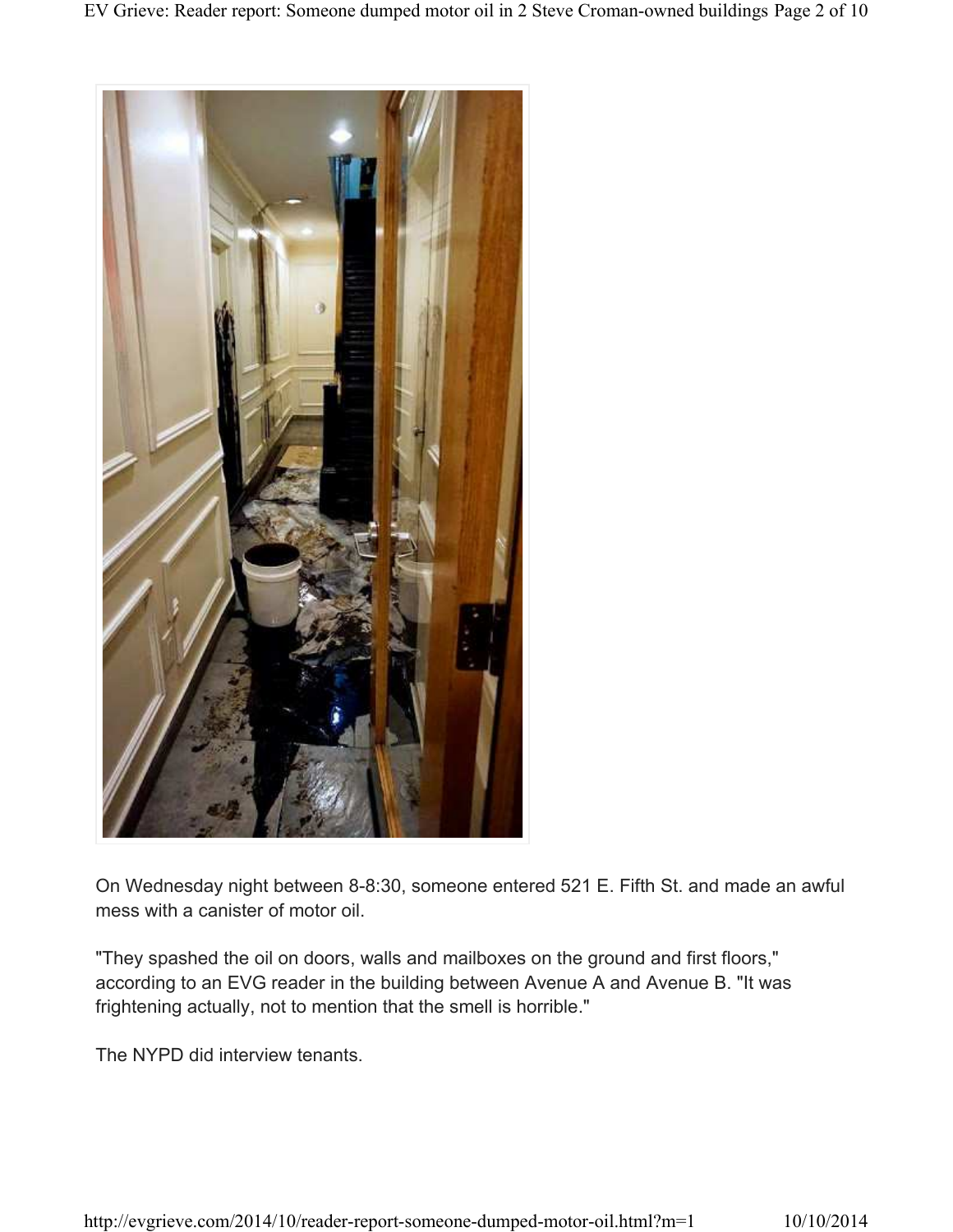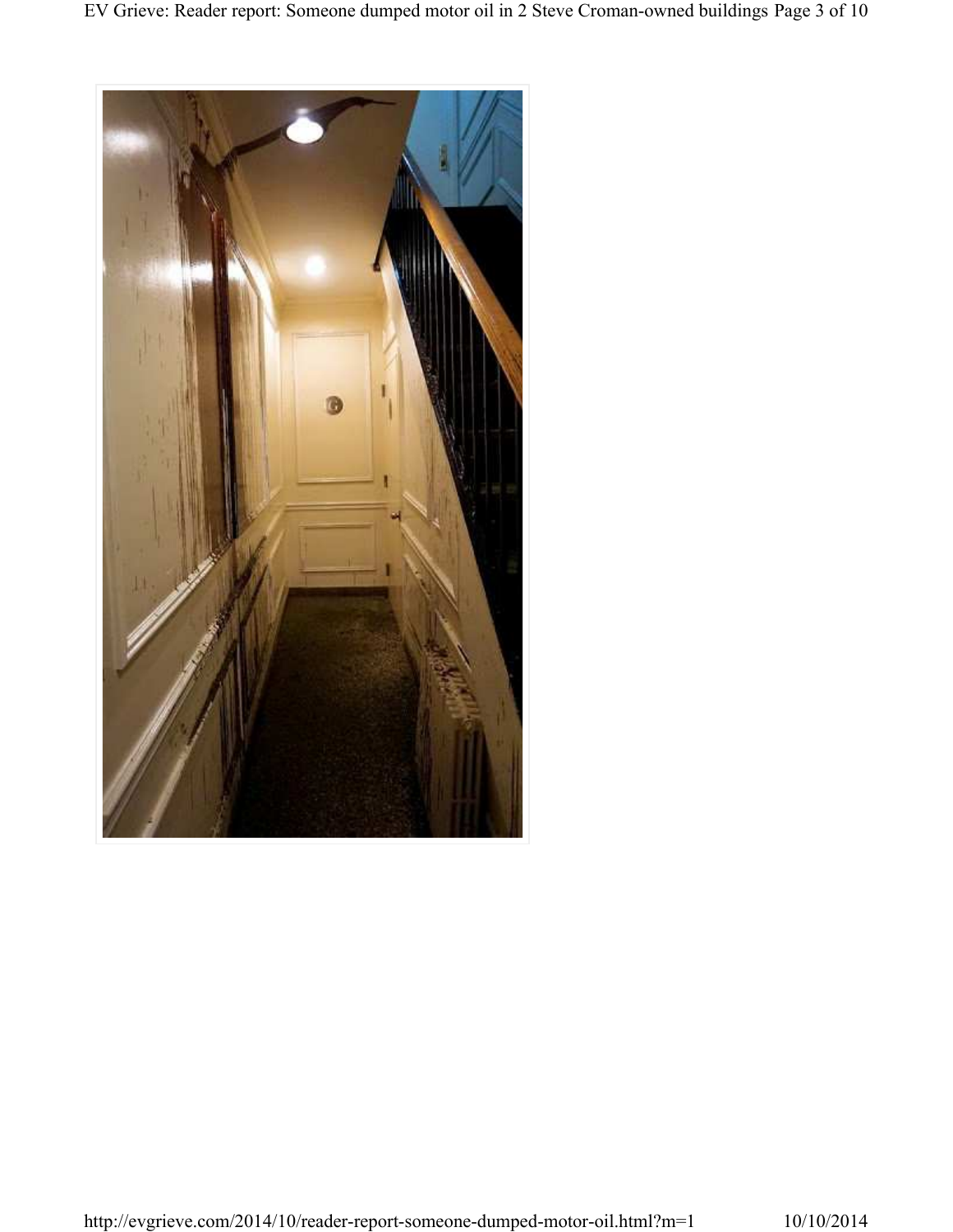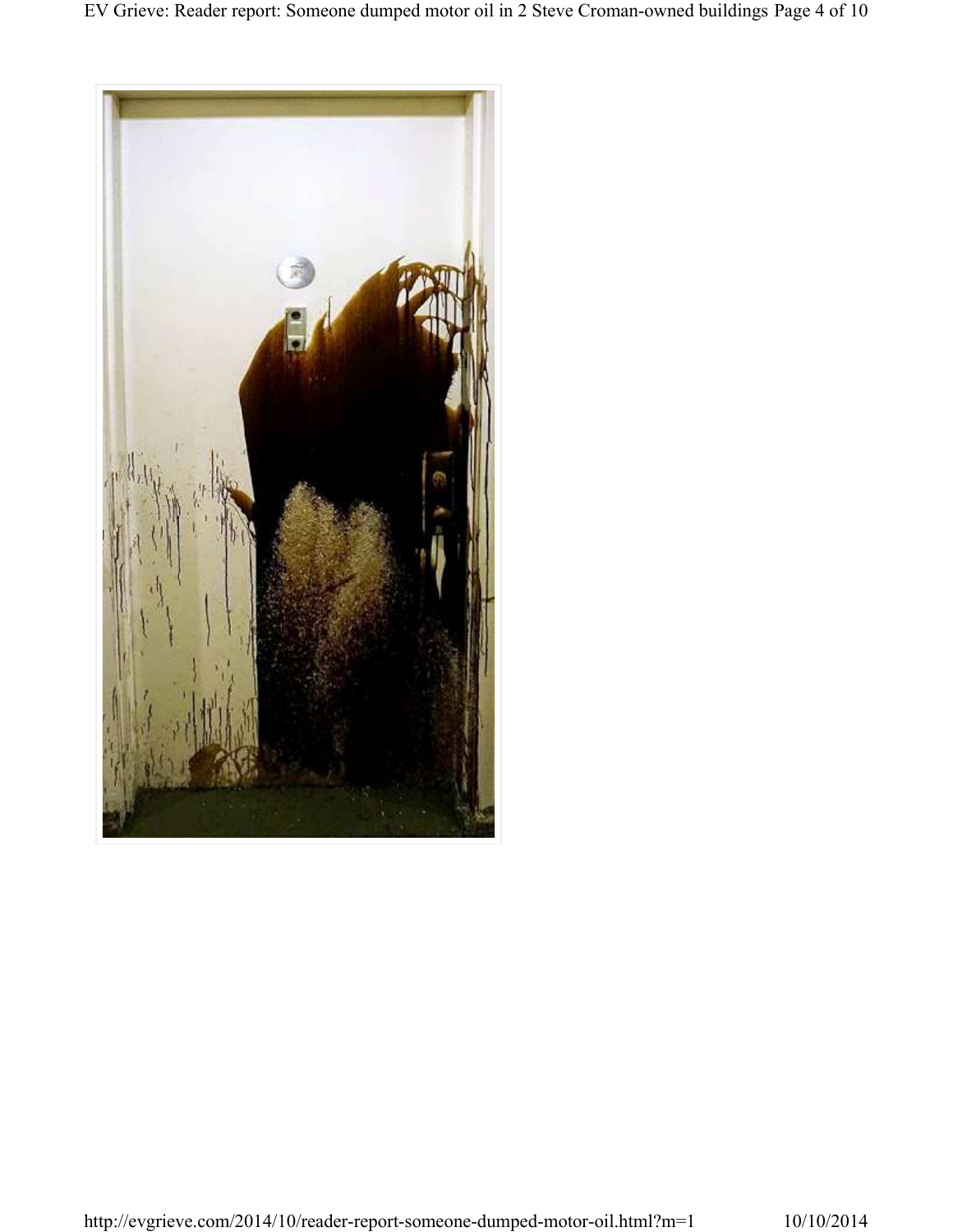

Apparently there was a similar incident around the same time at another building on East First Street. Both buildings are owned by Steve Croman, aka 9300 Realty, who is not the most popular landlord in the neighborhood. One *theory* is that this was the work of a disgruntled contractor.

According to public documents, 9300 Realty bought the building last November.

## **Updated 1:46 p.m.**

Sorry, we were wrong. The Cromans took over the building in 2005. At that time there were 20 rent-stabilized tenants; now there are only three remaining.

http://evgrieve.com/2014/10/reader-report-someone-dumped-motor-oil.html?m=1 10/10/2014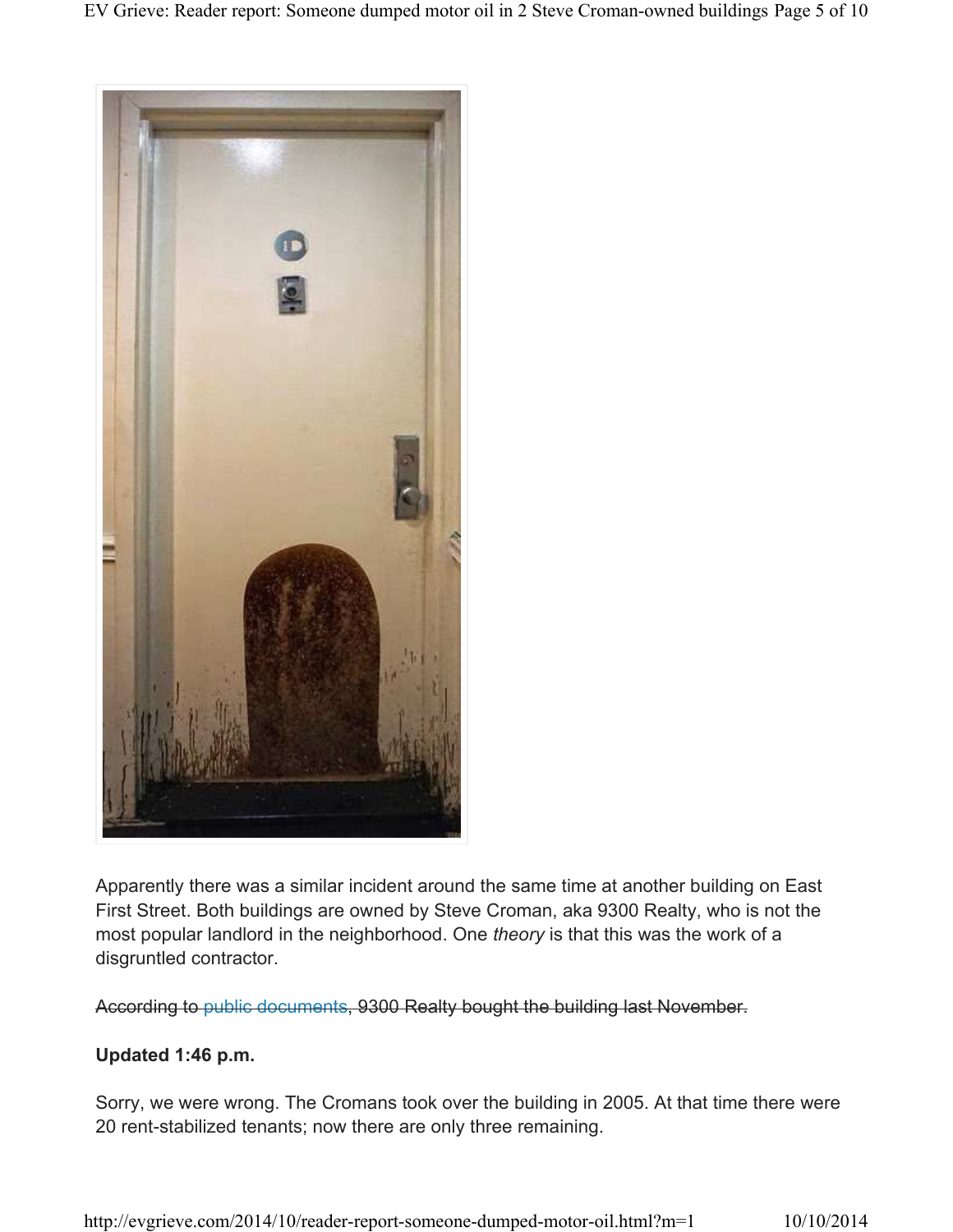EV Grieve: Reader report: Someone dumped motor oil in 2 Steve Croman-owned buildings Page 6 of 10

## **Previously on EV Grieve:**

Report: Steve Croman facing another lawsuit from East 8th Street residents

Report: East 8th Street residents sue landlord Steve Croman, allege intimidation, harassment

Watch a lot of people speak out against Steve Croman and 9300 Realty

Report: State Attorney General launches Steve Croman investigation

Grieve at 5:10 AM

 $8+1$  |  $\vert$  1

## 15 comments:

**Anonymous** October 10, 2014 at 7:20 AM

Another theory is that it was planned in the comments section of this blog.

Reply



## **Anonymous** October 10, 2014 at 8:51 AM

The best art installation I've seen in in decades. I guess the realtors were spot on when they refer to the "artsy East Village".

Reply



## **moe** October 10, 2014 at 9:26 AM

Looks like that wacky ink-smearing gal stopped by for a party.Sure they start with ink and think its all fun and games, then they graduate to the 'hard stuff', motor oil, molasses, you name it. Sad story.

Reply



#### **Brandon** October 10, 2014 at 9:29 AM

Well if they're pissed at the landlord its more like theyre just sticking it to the tenants here. **Reply**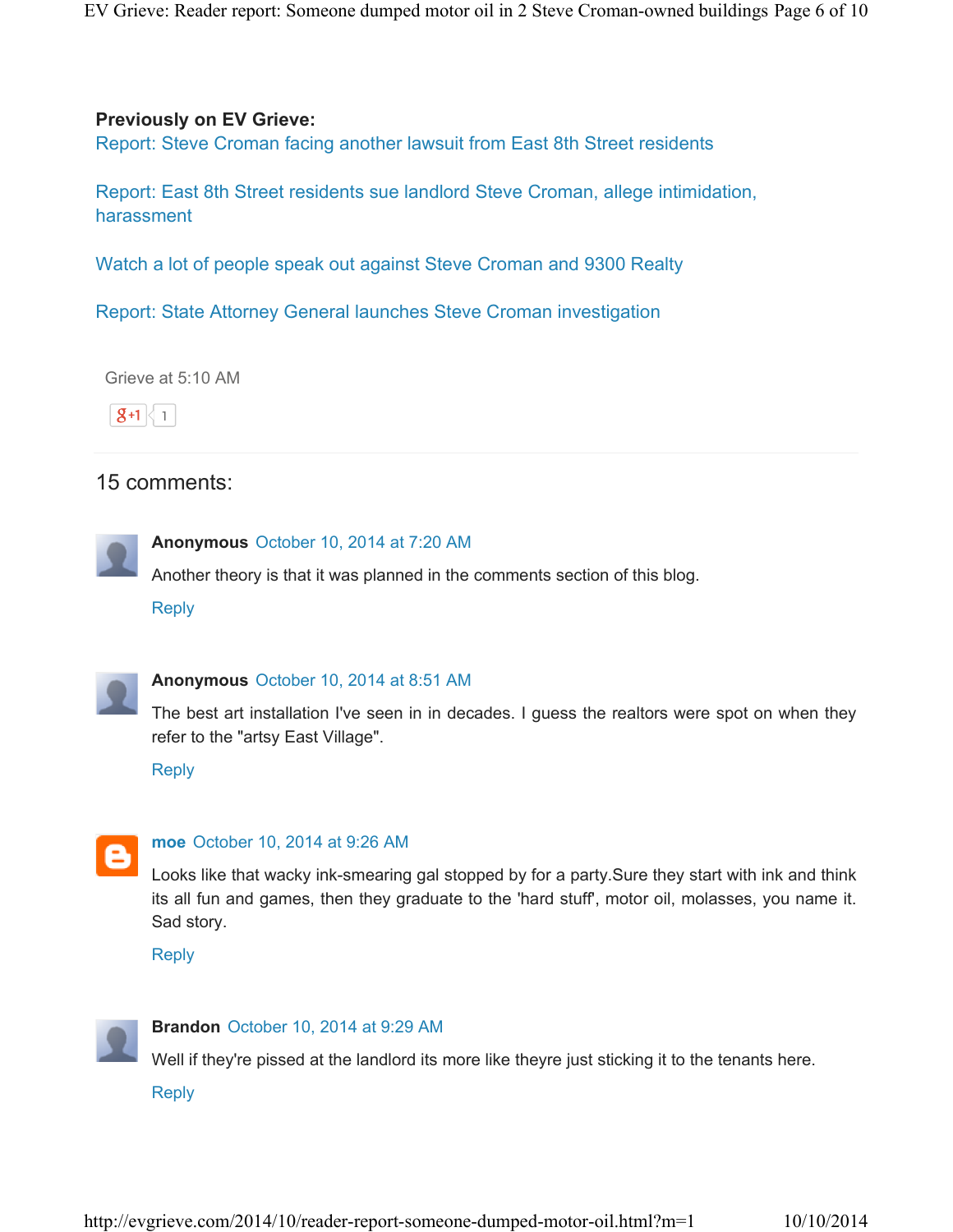

**Anonymous** October 10, 2014 at 9:40 AM

Thats great, Im sure Steve will be the poor slob cleaning it up. Reply



**Anonymous** October 10, 2014 at 9:42 AM

Anonymous @7:20 wins the day.

Reply



## **Anonymous** October 10, 2014 at 10:42 AM

I feel bad for the minimum wage paid people who will be cleaning this up. They work hard enough and stuff like this is just dumb.

Reply



### **Dave - Everywhere** October 10, 2014 at 11:39 AM

Another theory is that this is an owner-sponsored event to scare off existing tenants. How much ya wanna bet?

Reply



## **Anonymous** October 10, 2014 at 12:56 PM

Maybe big oil is behind the landlord and it just couldn't make it to the toilet in time, worst part nobody was there to hold their hair.

Reply



## **Anonymous** October 10, 2014 at 2:47 PM

When it's a pretty model throwing ink for a solid month all over an apartment that houses an innocent cat, it's art! I'm sure the cleanup crew are falling over themselves to repaint a onetime Italian Vogue model's apartment, but this here? Just vandalism, probably by ugly non models. So let's be outraged. And probably not publish my comment.

Reply



**Anonymous** October 10, 2014 at 3:06 PM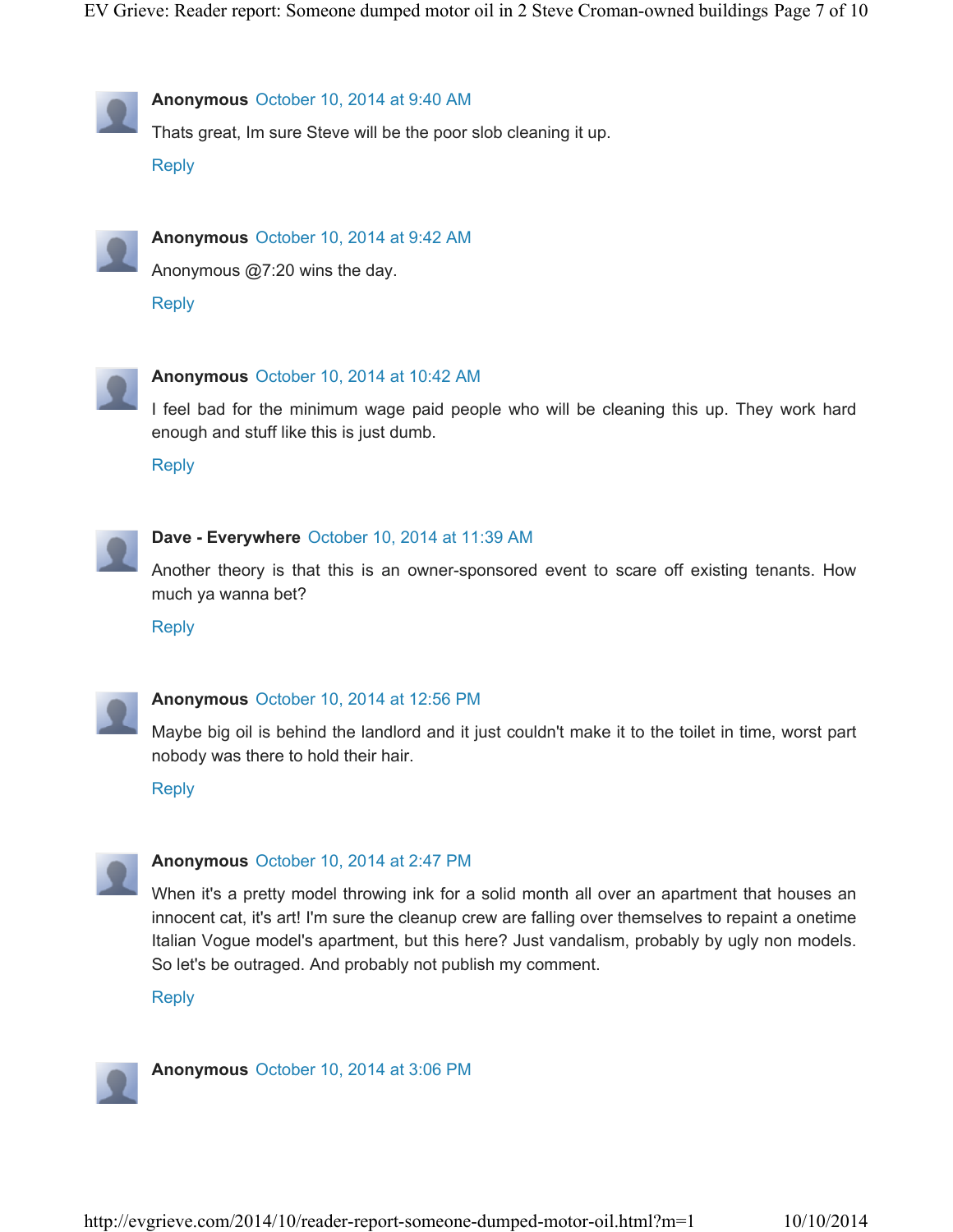Steve and Harriet Croman have stiffed so many contractors and screwed so many of their employees, it's a wonder they are still alive.

#### Reply



#### **Anonymous** October 10, 2014 at 3:23 PM

Sherlock Holmes would ask-" did the house painter get paid? "

Reply



#### **Moishe** October 10, 2014 at 3:55 PM

Dave nailed it. Anyone who is unfortunate enough to know the Cromans and how they operate, will

know that the Cromans most likely staged this to scare the tenants into leaving their apartments so that they can jack up the rents.

Hey, that hallway oil mess pales in comparison to what living hell the Cromans make their tenants live though when they do their reckless renovations and blanket their tenant's homes with toxic, renovation dust and contaminated construction debris and living with the loud daily demolition noise like a combat zone.

#### Reply

**Anonymous** October 10, 2014 at 4:10 PM

This used to be such a clean neighborhood?

Reply



#### **Giovanni** October 10, 2014 at 5:07 PM

Ok guys fess up, who did it? I know it wasn't Pinhead because Pinhead's much too busy making flyers for the creepy bald flier guy, and it couldn't be Crazy Eddie because he's crazy but not the crazy,

N.O.T.O.R.I.U.S. LIBERATION already has enough street cred so that leaves him out.

I hear Moe, Dr Bop, Gojira, Ahoy Polloi, IzF and Makeout were all having a nice quiet glutentree farm-to-table dinner at Ken from Ken's Kitchen that hour, so they all have an alibi.

Eden Bee perhaps? Nope, she's way too nice to do anything like that.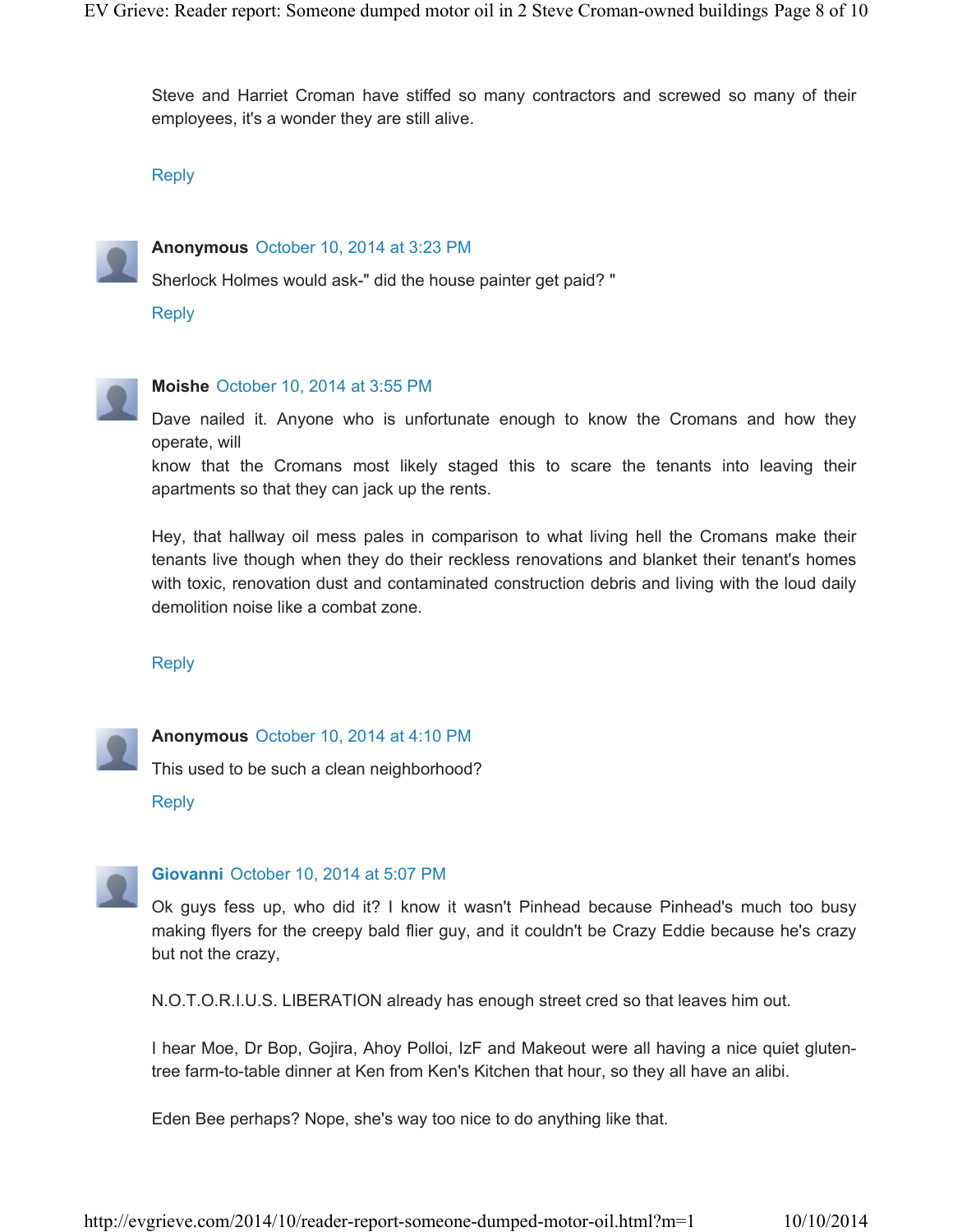Shmnyc is way to pro-development for this kind of thing, and nygrump is too busy keeping those young whippersnappers off his lawn.

Red head über-model Ellen Turrietta only covers herself and her own apartment in black ink, and all the local gas stations are closed so it couldn't be them either.

East Village Today is too busy offering Ray some store renovation tips, so that leaves EV Grieve himself, but since there weren't any giant red arrows at the xceneit that leaves him out.

That leaves just one other possibility: It must have been Amanda Bynes, I hear the microchip in her head has really been malfunctioning lately.

#### Reply

| Enter your comment |                                                                                  |  |
|--------------------|----------------------------------------------------------------------------------|--|
|                    |                                                                                  |  |
|                    | Comment as: $\left  \right.$ Select profile $\left  \right. \vee \left  \right.$ |  |
| Publish            | <b>Preview</b>                                                                   |  |

Comments are moderated by the publisher, EV Grieve. Your remarks and lively debates are welcome, whether supportive or critical of the views herein.

However, commentary that is intended to "flame" or attack, that contains violence, racist comments, potential libel and the like will not be published.

This is an individually run blog, not a democratic nation nor a wide-open public forum. Comment publication is entirely subject to the owner's discretion.

Links to this post